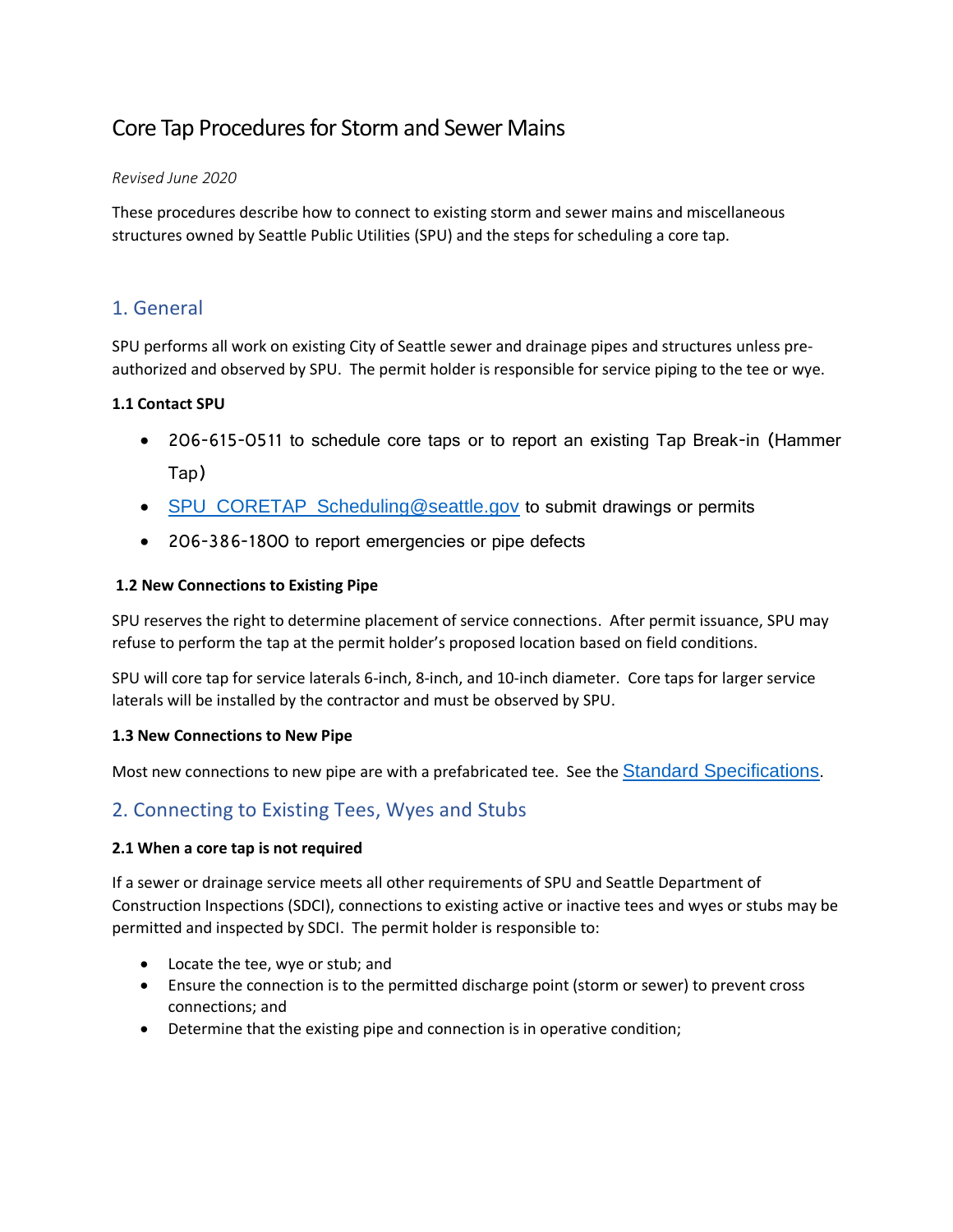#### **2.2 If existing damage and defects are observed**

The permit holder is not responsible for repair of pre-existing defects on the host pipe, tee, or wye. If any defects in the existing wye or tee or exposed main are observed, the permit holder must notify SPU at (206) 386-1800, notify the SDCI site inspector, and take pictures of the defects.

When notified about existing defects, SPU may:

- Repair the defect
- Note the defect in City records and allow the permitted connection; or
- Provide an alternate connection point.

## 3. Scheduling a Core Tap or Inspection

Call SPU at (206) 615-0511 to schedule a core tap. Inform the core tap scheduler if you have a permitted non-standard connection. You will also need to email an 8  $\frac{1}{2}$ " by 11" copy of the approved drawing and permit information to [SPU\\_CORETAP\\_Scheduling@seattle.gov](mailto:SPU_CORETAP_Scheduling@seattle.gov).

| INFORMATION REQUIRED WHEN SCHEDULING           |                                                                                    |  |  |  |
|------------------------------------------------|------------------------------------------------------------------------------------|--|--|--|
| SIDE SEWER PERMT FROM SDCI                     | <b>CITY PROJECT or PERMIT FROM SDOT</b>                                            |  |  |  |
| Side Sewer Permit number                       | SDOT Street Improvement Permit number or<br>Capital Improvement Project number     |  |  |  |
| Contact name, email and phone number           | Contact name, email and phone number                                               |  |  |  |
| Company name of the Registered Side Sewer      | Company name. Subcontractors also provide                                          |  |  |  |
| Contractor (RSSC)                              | <b>General Contractor Company Name</b>                                             |  |  |  |
| Address and cross streets                      | Address and cross streets                                                          |  |  |  |
| Tap Size and number of taps                    | Tap Size and number of taps                                                        |  |  |  |
| Lateral Pipe Material                          | Lateral Pipe Material                                                              |  |  |  |
| Drawing of approved non-standard connection    | Drawing sheet showing detail or profile of any<br>approved non-standard connection |  |  |  |
| Observations of mainline pipe condition (for   | Observations of mainline pipe condition (for                                       |  |  |  |
| example: size; material; high flow conditions) | example: size; material; high flow conditions)                                     |  |  |  |

With all requests and documents provide the following information.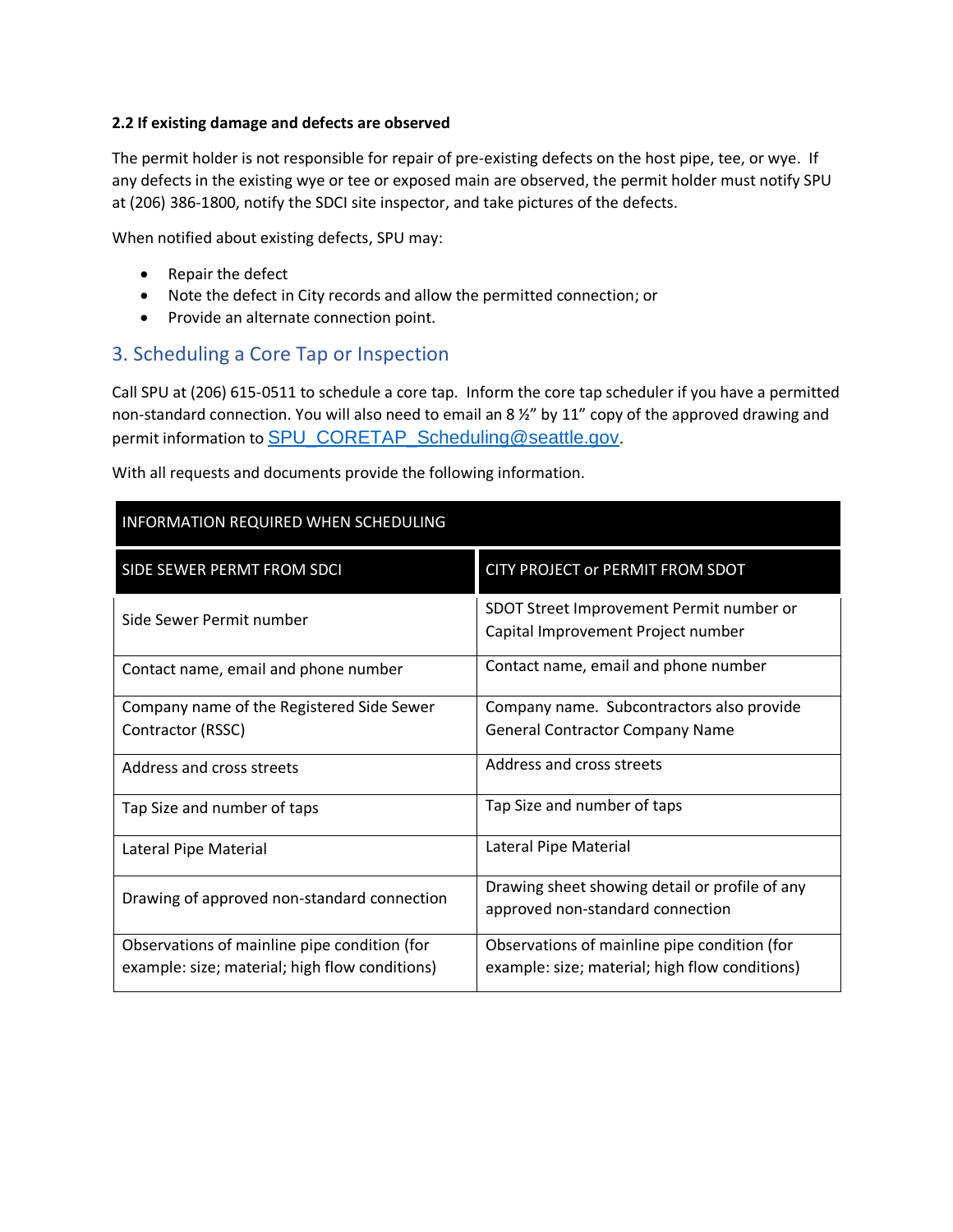When scheduling, note that SPU requires more than 2 days' notice for tapping some pipe materials, non-standard connections, or other more complex situations.

| MINIMUM NOTICE REQUIREMENTS                                |                        |  |  |
|------------------------------------------------------------|------------------------|--|--|
| TYPE OF TAP/MAINLINE MATERIAL                              | <b>NOTICE REQUIRED</b> |  |  |
| Tap on Asbestos Cement                                     | 10- business days      |  |  |
| Tap on Corrugated Metal Pipe                               | 10- business days      |  |  |
| Tap or Observation on the Weekend or at Night              | 3- business days       |  |  |
| Connection to existing standing, or vertical<br>connection | 5- business days       |  |  |
| All other taps by SPU                                      | 2- business days       |  |  |
| Observation of contractor tap                              | 2- business days       |  |  |

## 4. Contractor Responsible for Site Preparation and Restoration

### **4.1 Provide Vehicular Access**

SPU requires truck access within 50 feet of the service connection.

When this requirement cannot be met, the contractor is responsible for transporting core tapping equipment to the tap location and providing alternate power and alternate water source.

### **4.2 Traffic Control**

The contractor is responsible for traffic control.

#### **4.3 Excavation and Shoring Safety Requirements**

The contractor is responsible for a safe work site and excavation. See Standard Specification 1-07.1 and 2-07.

Before an employee of SPU will enter an excavation, the contractor's competent person (as defined by WAC 296-155-650) should be available on site at the time of the core tap and:

- Explain how the system and installation complies with the Washington Industrial Safety and Health Act (WISHA) standards.
- Provide tabulated data documentation for the protective system.
- Explain routes for safe access and egress.
- Explain the testing and controls for hazardous atmosphere.
- Ensure that the excavation is free from excessive amounts of water.

The Contractor will need to reschedule SPU work if the above safety requirements are not met.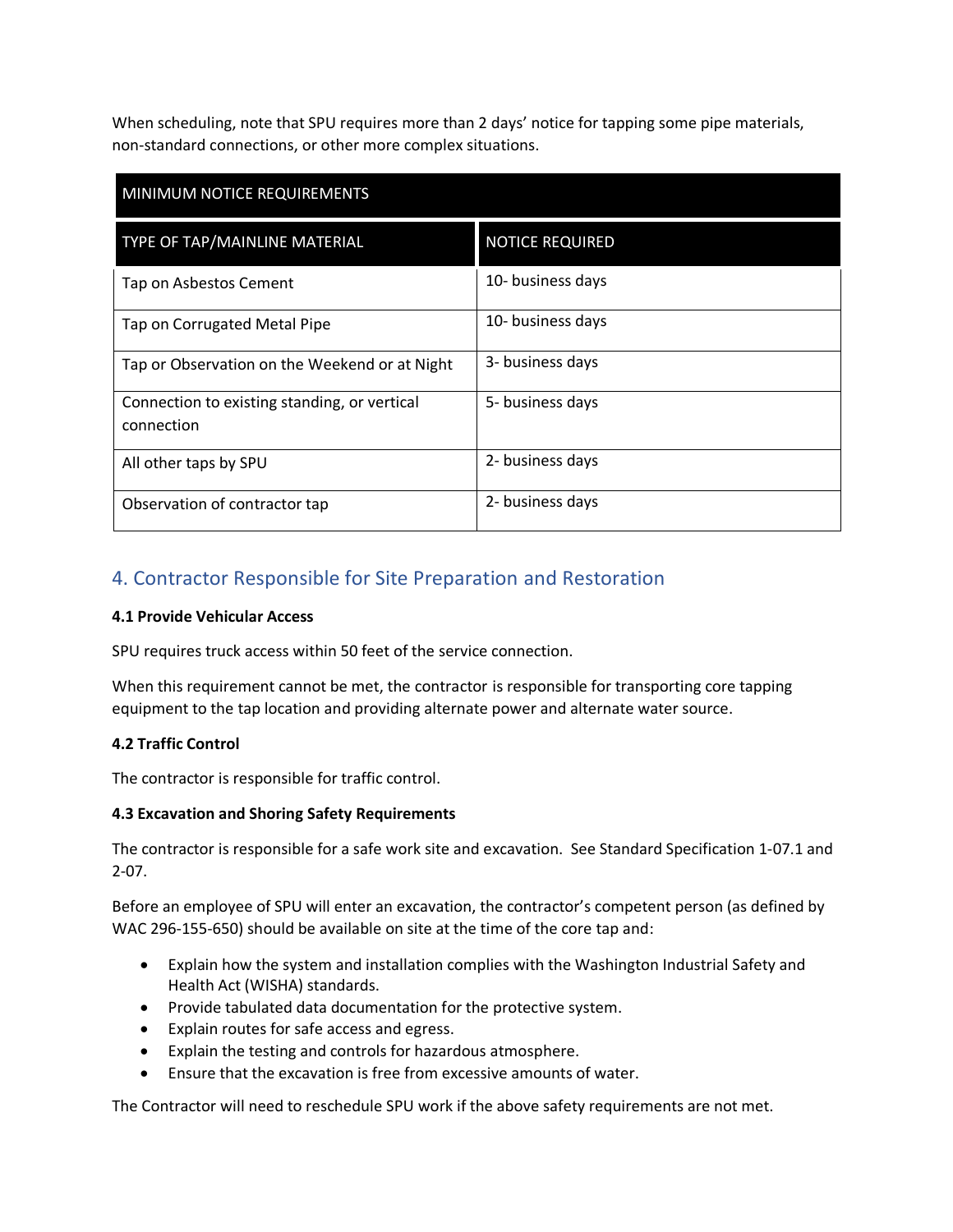#### **4.4 Clearances for Tapping Equipment**

The shored excavation must provide clearance for drilling equipment setup and operation:

- Vertical clearance from the tap to the ground surface
- Horizontal clearance a minimum three feet parallel to the pipe
- A minimum four feet of clearance perpendicular to the pipe

In addition, the shored excavation must also allow for securing the drilling equipment to the storm or sewer main. For core taps onto 24-inch diameter pipe and smaller, the drilling equipment is secured by running a strap completely around the main at the area of the core tap.

#### **4.5 Restore Bedding Around the Main**

The contractor must restore any pipe bedding that is disturbed or removed to provide access for the tapping operation. Bedding restoration must follow any required inspections of the lateral piping. See Standard Specification 7-17.3(1) on pipe bedding. Allowable bedding materials for use at core tap locations have been modified in this table.

| BEDDING MATERIALS TO RESTORE UNIFORM SUPPORT TO THE MAIN AT TAP LOCATIONS |                                                                                                                                              |  |  |  |
|---------------------------------------------------------------------------|----------------------------------------------------------------------------------------------------------------------------------------------|--|--|--|
| <b>MAINLINE MATERIAL</b>                                                  | <b>BEDDING REQUIRED</b>                                                                                                                      |  |  |  |
| Clay Pipe                                                                 | Mineral Aggregate Type 22 to 6-inches above<br>pipe.                                                                                         |  |  |  |
| Concrete Pipe                                                             | Mineral Aggregate Type 9 or Type 22 to 6-inches<br>above pipe.<br>CDF is an acceptable substitute.                                           |  |  |  |
| Ductile Iron Pipe                                                         | Restore native soil under pipe or Mineral<br>Aggregate Type 6, 7, 9 or 22 to 6-inches above<br>pipe.<br>CDF must not be in contact with DIP. |  |  |  |
| <b>Brick Pipe</b>                                                         | Restore native soil around pipe or match existing<br>aggregate bedding.<br>CDF is an acceptable substitute.                                  |  |  |  |
| <b>Other Pipe Materials</b>                                               | Mineral Aggregate Type 22 to 6-inches above<br>pipe<br>CDF must not be in contact with plastic pipes.                                        |  |  |  |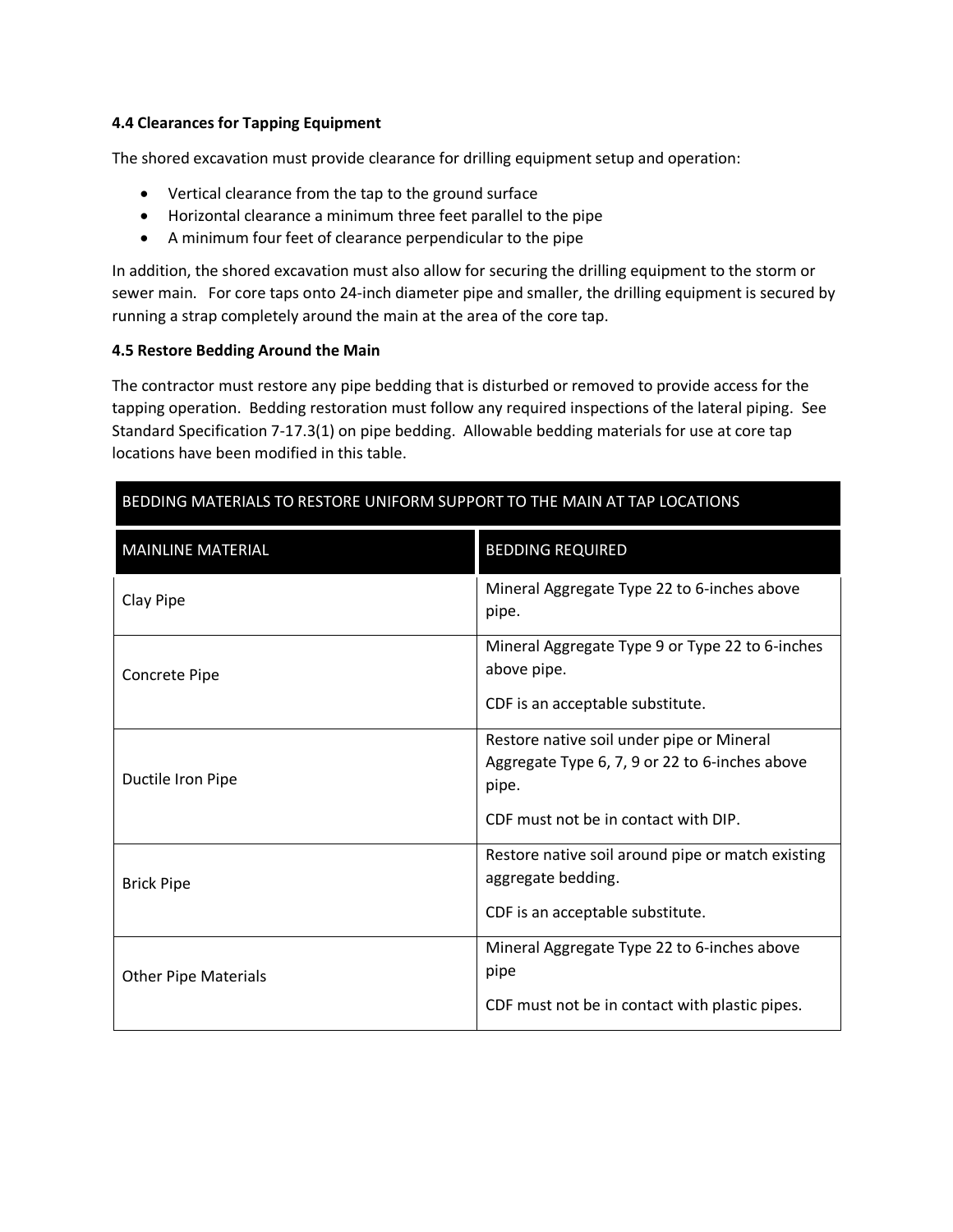#### **4.6 Pump and Bypass**

Standard core taps cannot be performed on a pressurized or surcharged pipe. For example:

- Combined sewers and storm drains during heavy rains.
- Storm drains under lake level.
- Tidally influenced pipes during high tides.
- Some sanitary sewers during peak flows.

Prior to scheduling a core tap, the contractor must monitor maintenance holes (MHs) for flow levels and identify timing and dry weather constraints.

If timing does not resolve the problem and the host pipe requires pump and bypass, the contractor is responsible for developing a plan that meets the requirements of Standard Specification 7-17.3(2)I for review and approval by SPU. A separate permit from Seattle Department of Transportation (SDOT) may be required. Any pump and bypass plan must include:

- Schedule.
- Flow calculations
- A list of all equipment and sizing calculations
- Details of temporary modifications and restoration of any SPU asset.

#### **4.7 Street Restoration**

The contractor is responsible for meeting the requirements of Standard Specification 7-18.3(1) for excavation, backfill and compaction, and street restoration as directed by SDOT.

### 5. Record Drawings

The permit holder is responsible for providing as-built drawings for the lateral installation. For side sewer permits, see [Tip 504](http://web6.seattle.gov/dpd/cams/camdetail.aspx?cn=504), How to Prepare a Side Sewer As-Built Plan.

For tees installed by SPU, SPU will provide a measurement (in linear feet) from the downstream MH to the centerline of the tap. If the downstream MH is inaccessible, SPU will provide a measurement from the upstream MH. The contractor must include that measurement on the record drawing.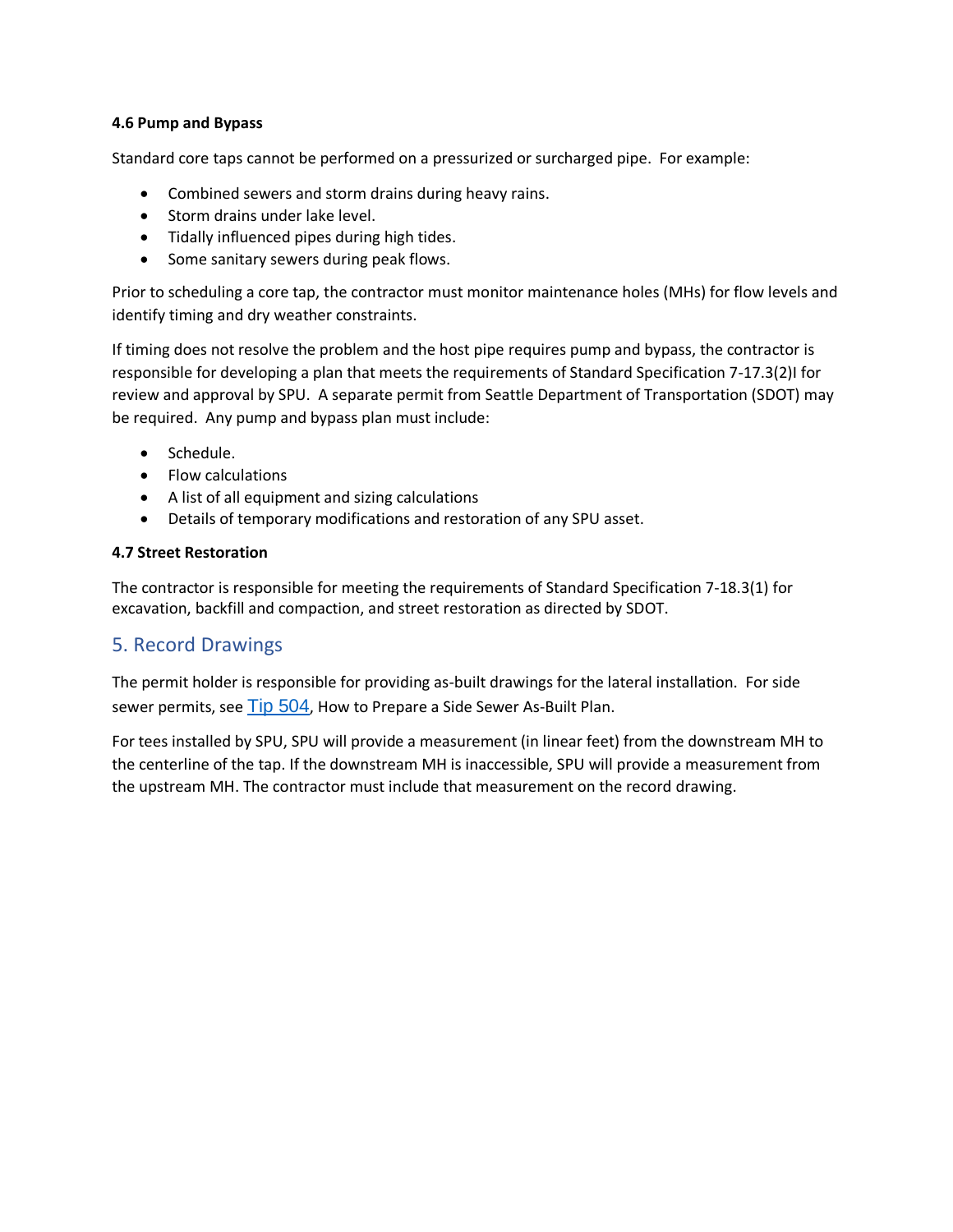## 6. Allowable Size of Service Laterals for Tapped Connections

Service laterals must be at least one standard pipe size smaller than the mainline pipe inside diameter. Resizing the service and splitting flows are options to meet the size requirements. If neither is feasible, see Section 11 Non-Standard Connections That SPU May Approve.

| ALLOWABLE SIZE OF SERVICE LATERALS |                      |        |         |         |  |  |
|------------------------------------|----------------------|--------|---------|---------|--|--|
| <b>MAINLINE SIZE</b>               | Service Lateral Size |        |         |         |  |  |
|                                    | 6-INCH               | 8-INCH | 10-INCH | 12-INCH |  |  |
| 8-INCH                             | OK                   |        |         |         |  |  |
| 10-INCH                            | OK                   |        |         |         |  |  |
| 12-INCH                            | OK                   | OK     |         |         |  |  |
| 14-INCH DIP                        | OK                   | OK     |         |         |  |  |
| 15-INCH                            | OK                   | OK     |         |         |  |  |
| 16-INCH DIP                        | OK                   | OK     |         |         |  |  |
| 18-INCH                            | OK                   | OK     |         |         |  |  |
| 20-INCH                            | OK                   | OK     | OK      |         |  |  |
| 21-INCH                            | OK                   | OK     | OK      |         |  |  |
| $\geq$ 24-INCH                     | OK                   | OK     | OK      | OK      |  |  |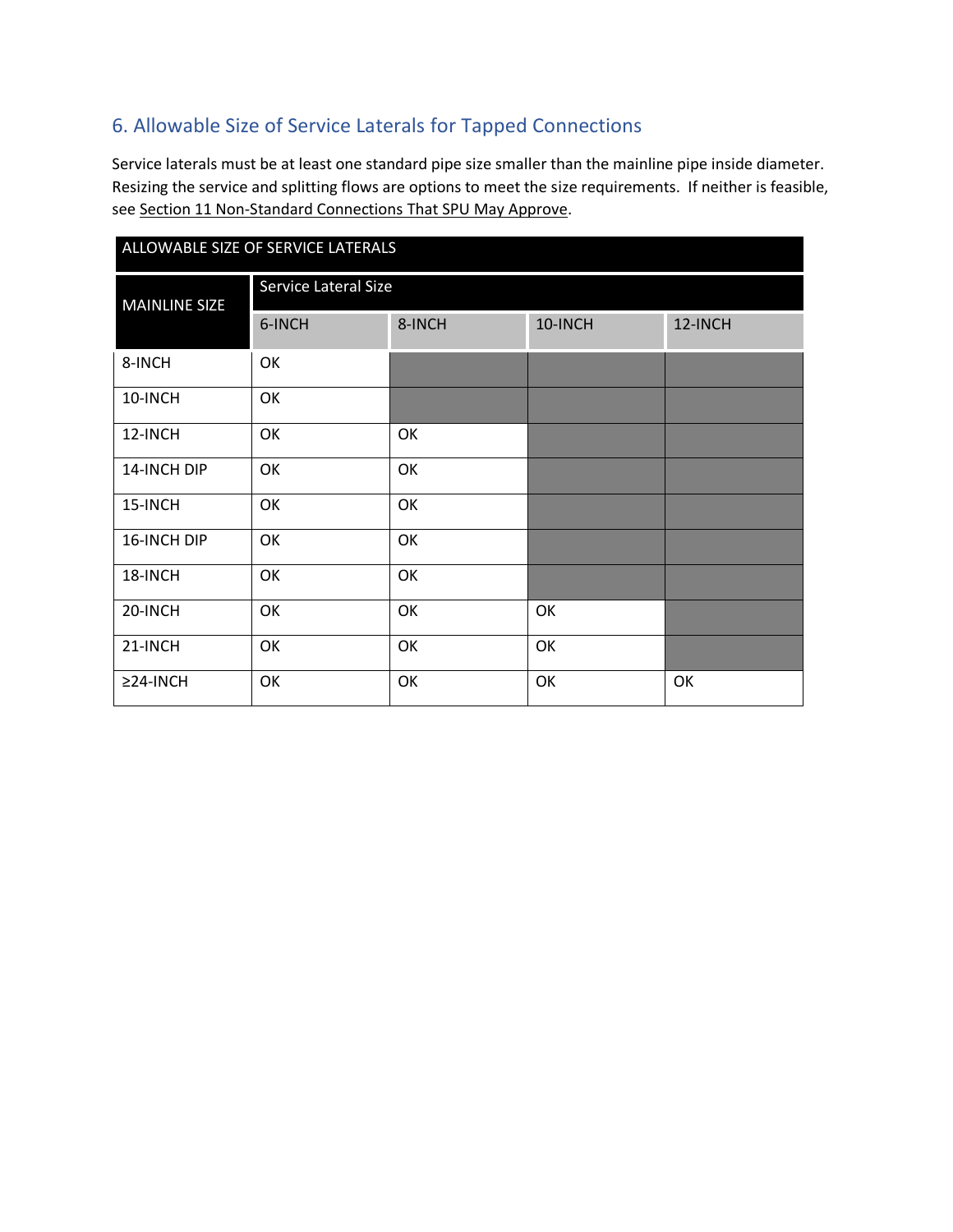## 7. Standard Plan and Cross Section for Service Tees

Set the center point of a standard tee between 45 degrees and 30 degrees above the springline of the host pipe. Springline is the widest cross-section of the host pipe, measured horizontally. See Figure 1.



**Figure 1 Cross Section Standard Tee**

See Figure 2 for additional information on standard clearances to install a new connection:

- Install connections perpendicular to the host pipe.
- Multiple connections to a single pipe segment are allowed only with a minimum of two feet between the outside edges of each tapping hole, including spacing for taps on the opposite side of the host pipe.
- A minimum of three feet between the tap and the outside of a MH is required.
- A minimum of one foot between the outside edge of a tap hole and the bell end of any pipe joint is required.



**Figure 2 Tap Clearances, Plan View**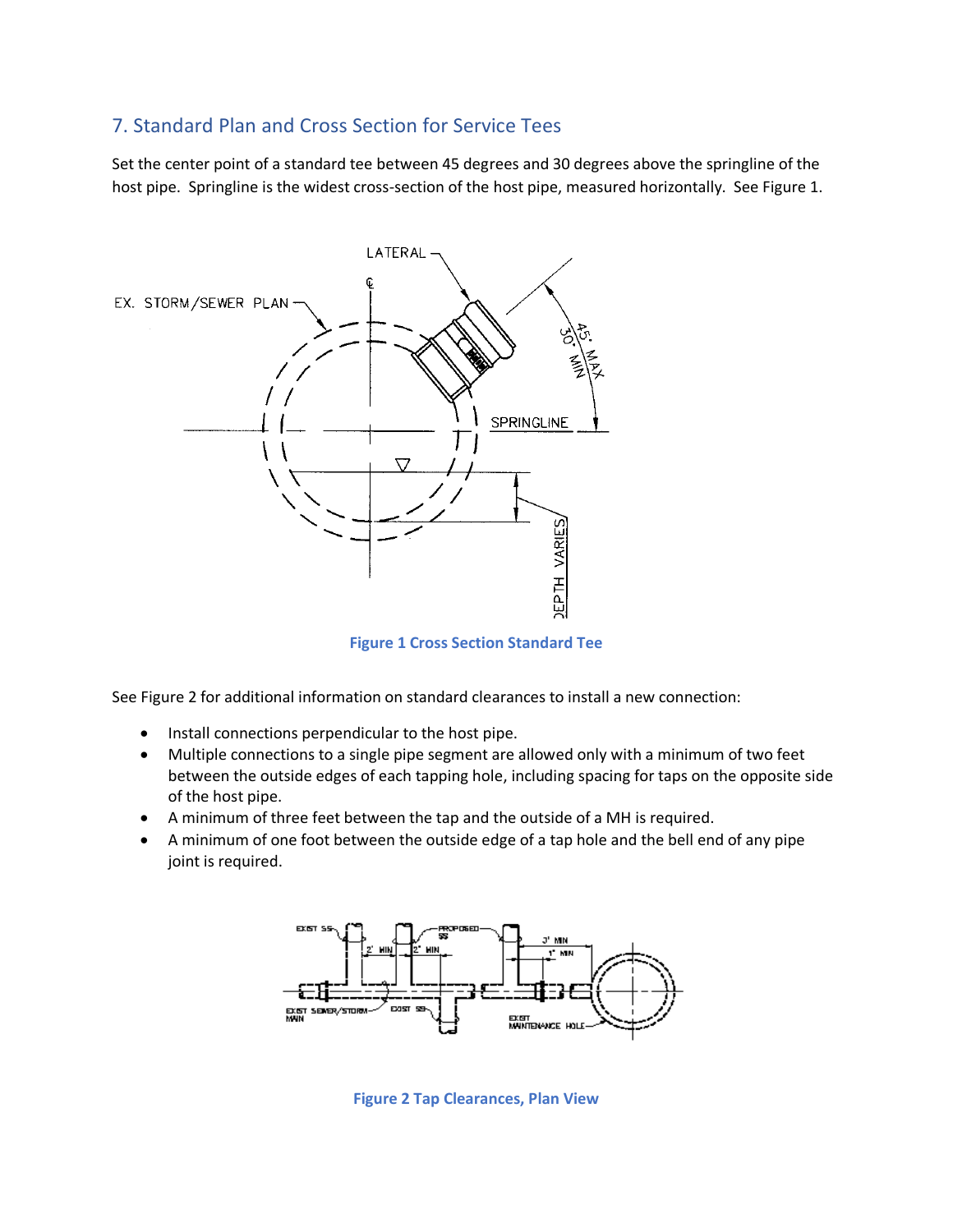For connections that do not meet these requirements for standard connections, see Section 10 Non-Standard Connections Process.

## 8. Pipe Materials, Hole Size, and Selecting Tee Products

SPU is using INSERTA TEE® and Joints Tap-N-Tee® products for most cored connections. For these connections, SPU will install a tee and hub sized for either pvc or ductile iron laterals. With ductile iron lateral pipe, the contractor must supply a one-foot plain end by plain end pipe section or fitting for installation by SPU.

For contractor connections, the following is required for all tee products:

- Size tees per the manufacturer's recommended sizing for the specific host pipe size, material, wall type and thickness and for the lateral pipe size and material.
- Core the exact hole diameter per the manufacturer's recommendations.
- SPU observer must be present to see and confirm that the coupon is removed and the tee connection is installed correctly.
- Install per the manufacturer's recommendations, including any lubrication. Do not over insert. Loose connections or lateral pipe protruding into the host pipe by more than ½-inch will be rejected and the proposed fix must follow Section 10 Non-Standard Connections Process.
- For ductile iron lateral pipe connections, insert a one-foot plain end stub or fitting in the bell end tee. Connect lateral pipe to the stub using a shielded flexible coupling. See Figure 3.



**Figure 3 Ductile Iron Lateral Connection**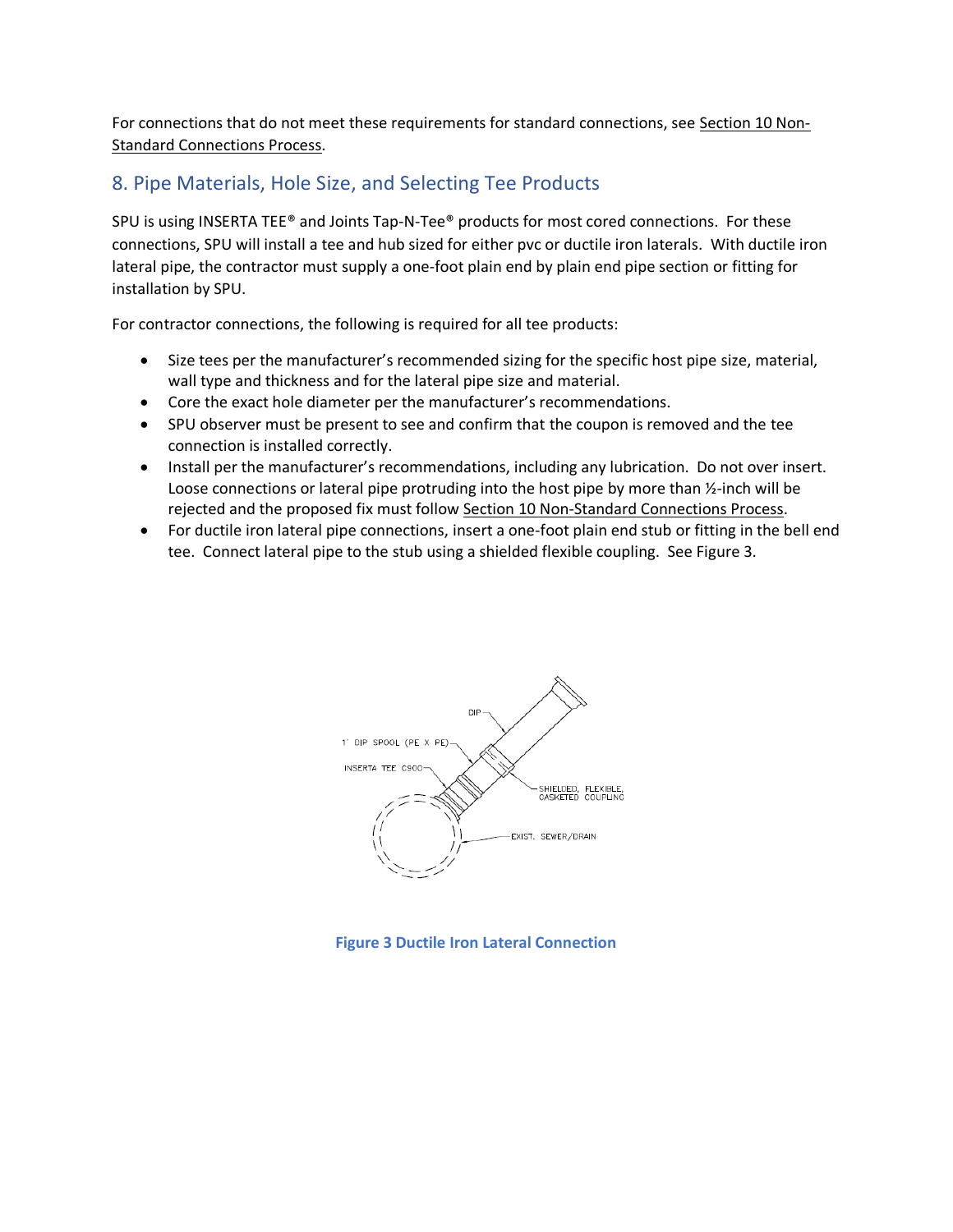## 9. Standard Connections to Specific Host Pipe Material

### **9.1 Connecting to Clay Pipe with Mortar Joints (old clay)**

Make connections to clay pipe by coring a hole and installing a tee when the host pipe is not cracked, or, if cracked, has been lined. Mounting the coring equipment requires access around the pipe.

Alternate 1, install a new manufactured clay tee by cutting out a section of the host pipe and installing a new section with a tee or wye. Make connections to the host pipe at a smooth vertical cut, butted closely to the new clay using a shielded flexible gasketed repair coupling to hold it in place. Ensure the host pipe inverts between new and old pipe are smooth. See Standard Specifications 7-17.3(2)E Jointing-Break-Out And Reconnect And Mismatched Wall Thickness and 9-05.18 Couplings For Pipe Jointing.

Alternate 2, see Section 11 Non-Standard Connections That SPU May Approve on the use of saddle wyes and tees.

#### **9.2 Connecting to Clay Pipe with Compression Joints (new clay)**

Make connections to clay pipe with compression joints by coring a hole and installing a tee.

For pipe less than 24-inch diameter, mounting of the coring equipment requires access around the pipe.

For pipe 24-inch diameter and larger, coring equipment will need a different secure point to steady the coring equipment.

### **9.3 Connecting to Concrete and Reinforced Concrete Pipe**

Make connections to concrete and reinforced concrete pipe, including lined pipe, by coring a hole and installing a tee.

For pipe less than 24-inch diameter, mounting of the coring equipment requires access around the pipe.

For pipe 24-inch diameter and larger, coring equipment may be attached with studs, using anchor bolts, per the manufacturer's instructions. Maximum drilled hole size for anchor bolts is ½ inch and maximum depth of hole is 1 ½ inch. Remove bolts flush with the pipe. Fill any holes with mortar.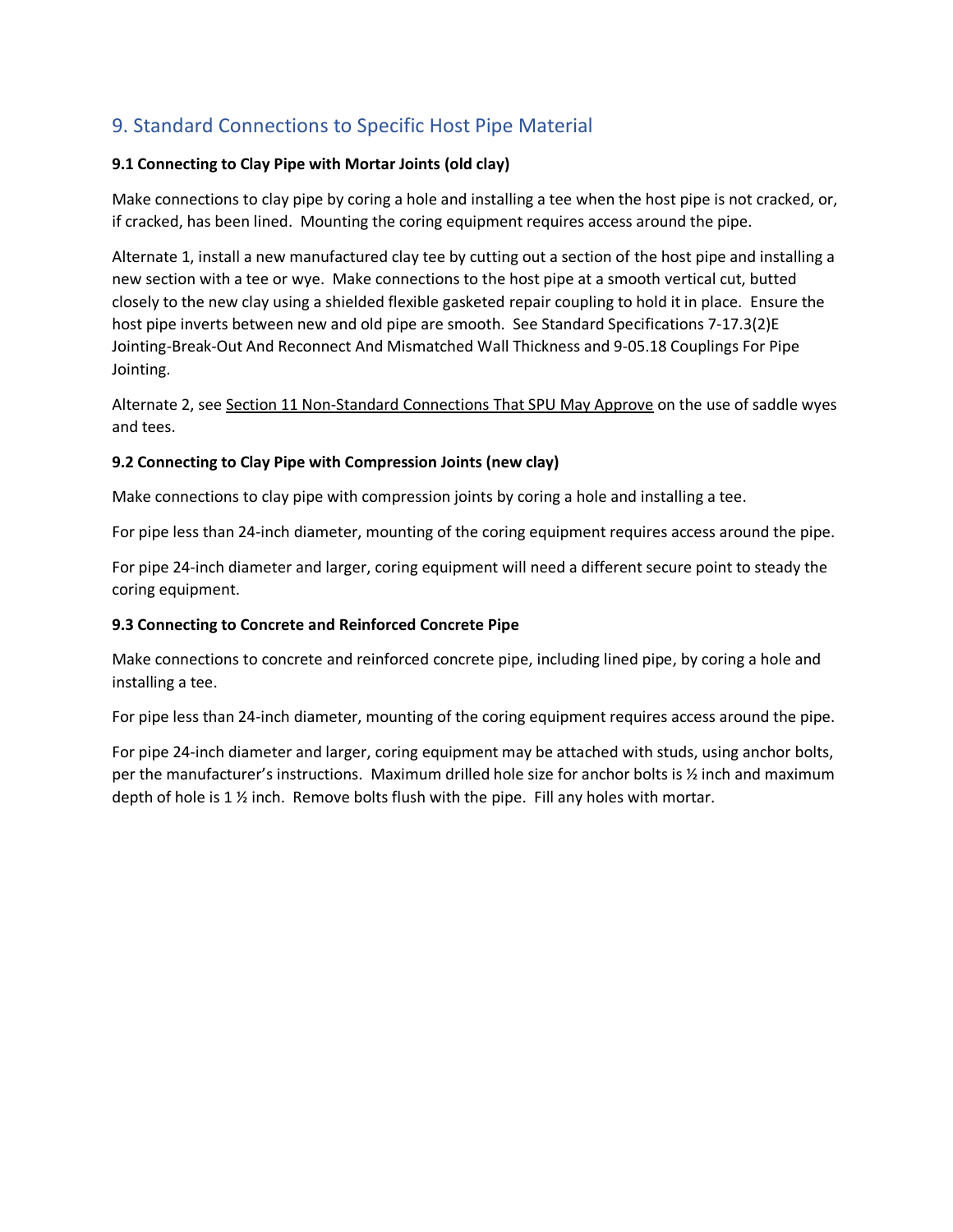#### **9.4 Connecting to Concrete Box Culverts and Horseshoe Shape Pipe**

Make connections to box culverts, on the side of the box at mid-height and above. For connections below mid-height and to the top of the box, see Section 10 Non-Standard Connections Process.

Make connections to a horseshoe shape pipe at 45 degrees off the center top. See Figure 4.

Mark the host pipe with the outside diameter of the spigot end of the pipe to be grafted. And, then draw a square measuring 1  $\frac{1}{2}$  inch wider (maximum) on both sides of the pipe springline. Cut out the square starting with the bottom cut and ending with the top. Angle each cut so that the interior of the square is smaller than the outside to prevent the removed pipe section from falling in. See Details A and B of Figure 4. Exercise care to prevent overcut, which will damage the pipe. In the case of an overcut, submit a mainline repair method to SPU Engineering for approval.

Alternatively, core tap the host pipe or culvert. Attach coring equipment with studs and use anchor bolts following the manufacturer's instructions. Maximum drilled hole size for anchor bolts is ½ inch and maximum depth of hole is 1 ½ inch. Remove bolts flush with the structure. Fill any holes with mortar.

Connect to the concrete by grafting a tee, using a ductile iron bell (Class 50 minimum) field cut so the length is flush with the inside mainline surface. Contractor is responsible to supply the bell and field cut to length which SPU will install.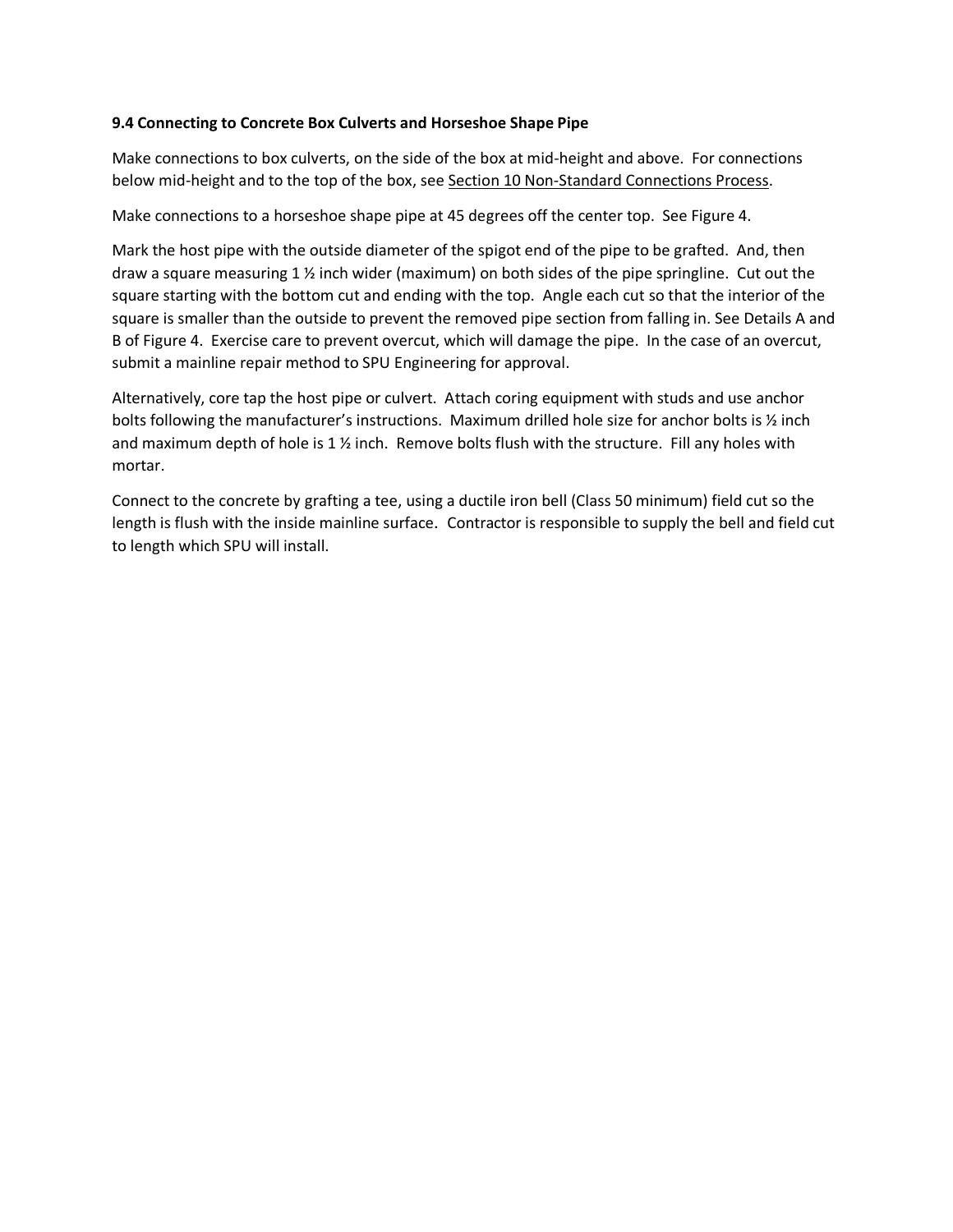

**Figure 4 Connecting to Horseshoe Shape**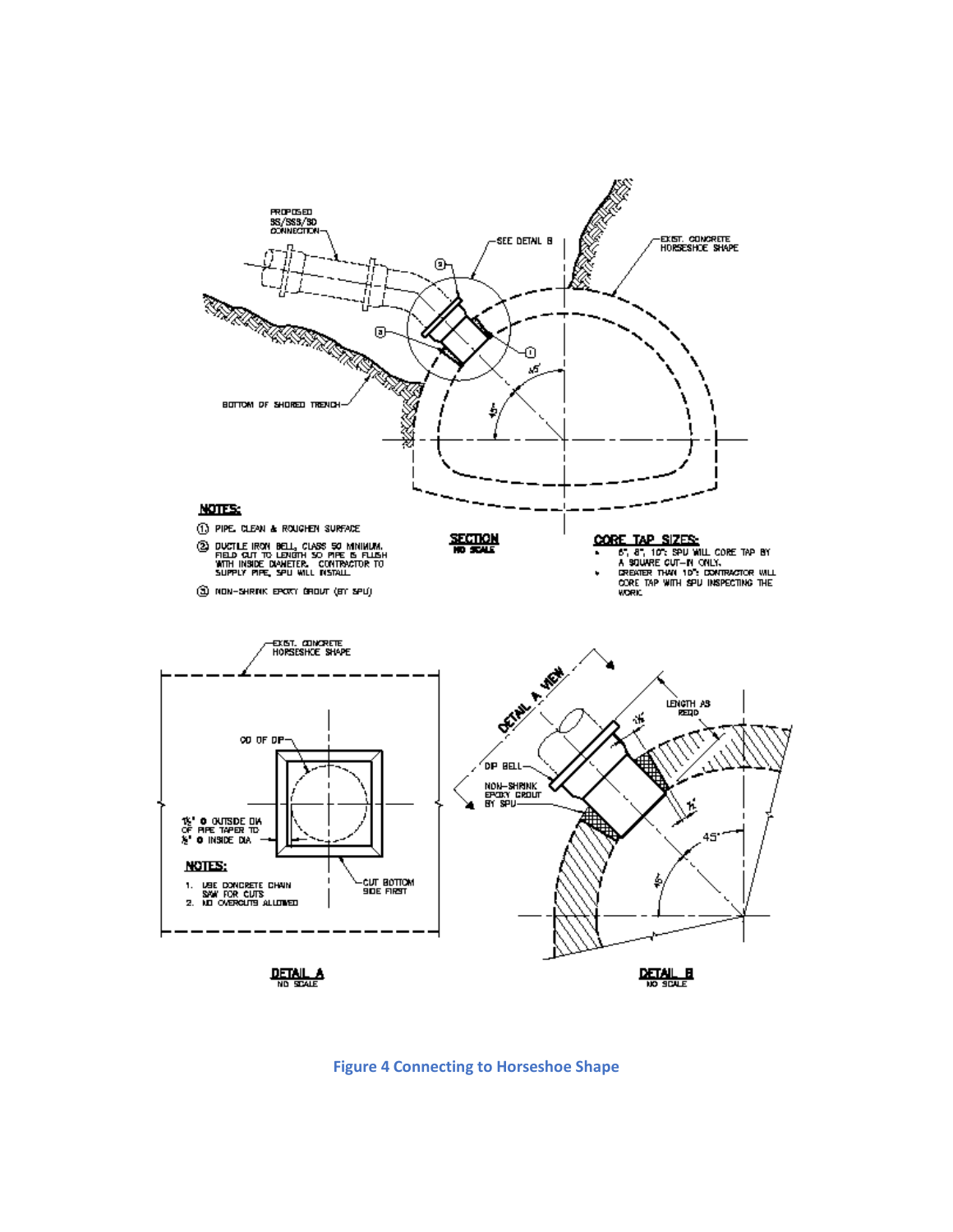#### **9.5 Connecting to Ductile Iron Pipe**

Make connections to ductile iron pipe by coring a hole and installing a tee.

For pipe less than 24-inch diameter, mounting of the coring equipment requires access around the pipe.

For pipe 24-inch diameter and larger, coring equipment will need a different secure point to steady the coring equipment.

Alternate 1, install a saddle-type tapping tee. Installation requires access around the pipe and cleaning of the host pipe to ensure continuous contact with the straps. Document that the torque applied to the saddle straps matches the manufacturer's recommendation.

#### **9.6 Connecting to PVC Pipe**

Make connections to PVC pipe by coring a hole and installing a tee. Mounting of the coring equipment requires access around the pipe.

Alternate 1, install a new manufactured PVC tee by cutting out a section of pipe and installing a new section with a tee or wye. Make connections to the host pipe at a smooth vertical cut, butted closely to the new PVC using a shielded flexible gasketed repair coupling to hold it in place. Ensure the host pipe inverts between new and old pipe are smooth. See Standard Specifications 7-17.3(2)E Jointing-Break-Out And Reconnect And Mismatched Wall Thickness and 9-05.18 Couplings For Pipe Jointing.

#### **9.7 Connecting to HDPE Pipe (Solid Wall, Ribbed, Steel Reinforced)**

For connections to HDPE host pipes, see Section 11 Non-Standard Connections That SPU May Approve.

#### **9.8 Connecting to Polypropylene Pipe**

For connections to polypropylene pipe, see Section 11 Non-Standard Connections That SPU May Approve.

#### **9.9 Connecting to Brick Pipe**

See Figure 5. For core taps larger than 12-inch diameter, also see Section 11 Non-Standard Connections That SPU May Approve.

For connections to an existing brick sewer, use this order of preference:

- 1. Use existing wyes/tees to eliminate the need for a new tap;
- 2. Cut in around an existing wye/tee to avoid an additional hole in the main;
- 3. Cut in a new square. See Details A and B of Figure 5.
- 4. Core tap a two-layer brick pipe. Secure the tapping machine by using anchor bolts following the manufacturer's instructions. Maximum drilled hole size for anchor bolts is ½ inch and maximum depth of hole is 1 ½ inch. Remove bolts flush with the structure. Fill any holes with mortar.

Connect to the brick sewer by grafting a tee using a ductile iron bell (Class 50 minimum) field cut so length is flush with inside mainline pipe surface. Contractor is responsible to supply the bell and field cut to length, which SPU will install.

The contractor shall excavate to expose a minimal area on the brick pipe and hand dig within 18-inches.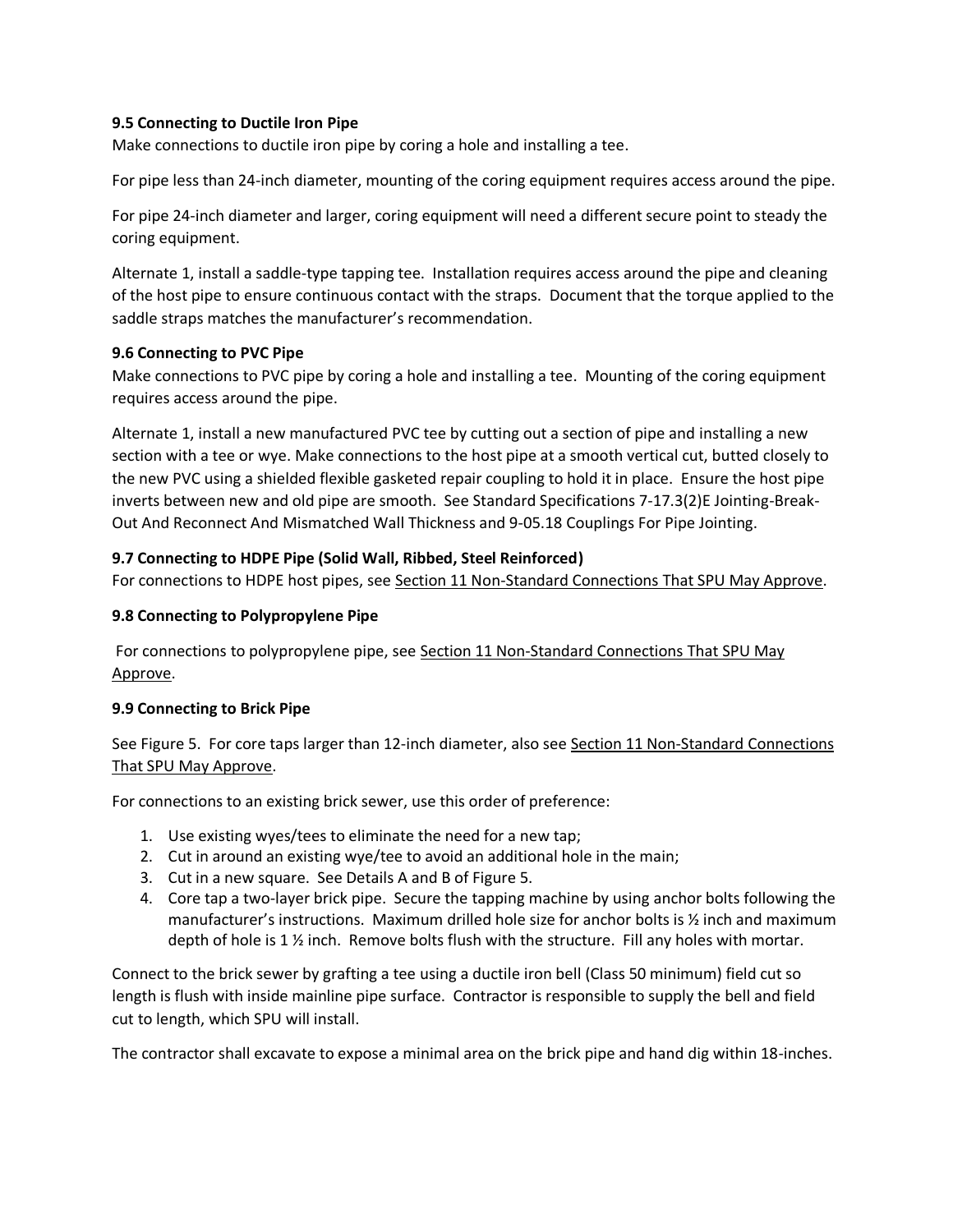

#### **Figure 5 Connecting to Brick Pipe**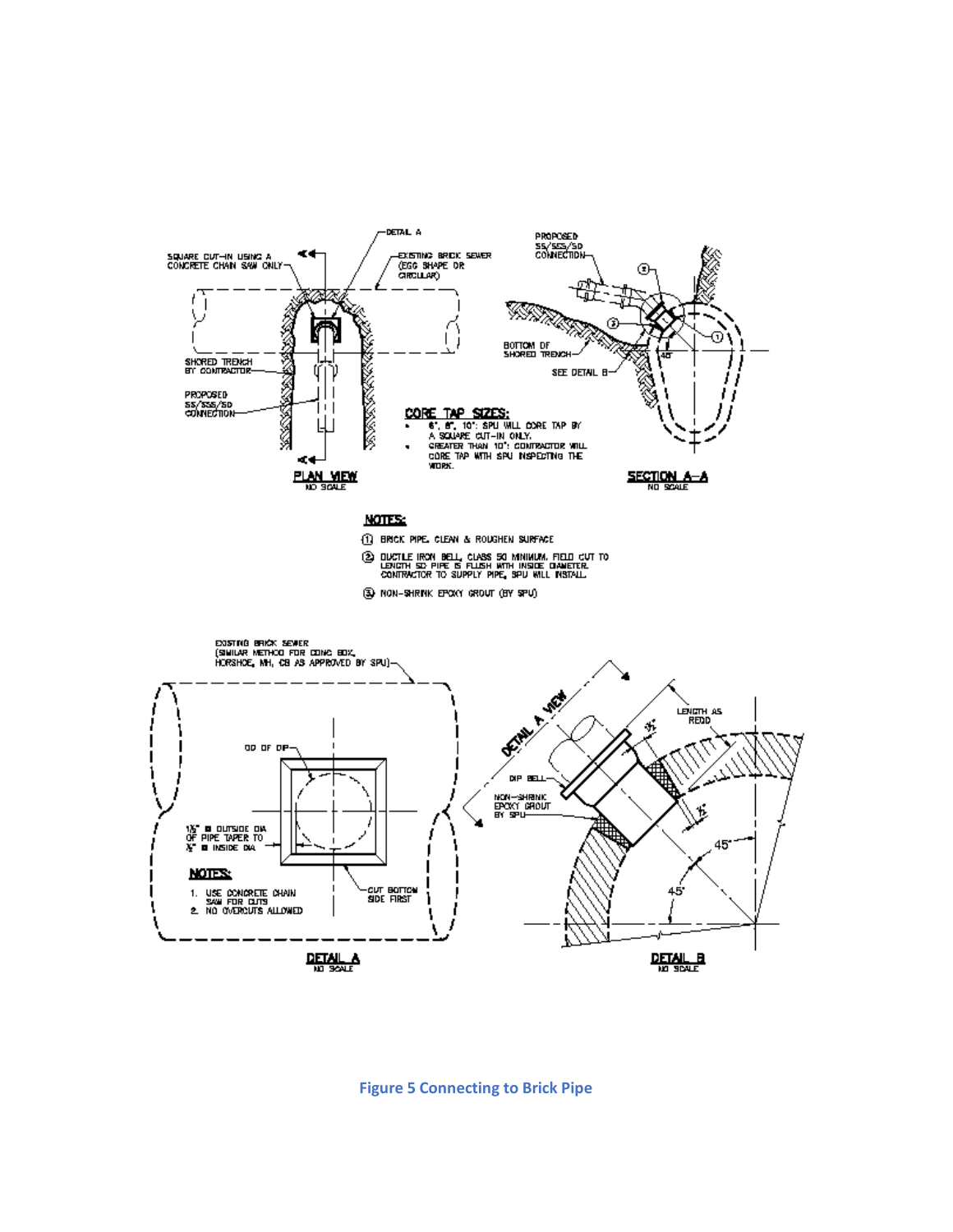#### **9.10 Connecting to Asbestos Cement (A/C) Pipe**

Connections to A/C pipe require special methods for removal and disposal.

The contractor is responsible for excavating material from around the pipe, using extreme care to avoid any abrasions to the A/C pipe. Size the excavation to allow the use of hand tools and removal of approximately two feet of pipe.

SPU will core a hole and install a tee. Or, alternatively, install a new pipe section (either clay or ductile iron) with a service tee.

SPU will dispose of asbestos material from the service connection activity.

#### **9.11 Connecting to Corrugated Metal Pipe**

The connection must meet Standard Plan No. 279. SPU will order parts to build the tee.

#### **9.12 Connecting to an Existing Vertical (Or Standing) Connection**

Existing standing connections were typically built with wye(s) to allow for a connection. For new connections, SPU will install a new PVC wye at one foot minimum from an existing joint. SPU may elect to extend the standing connection to the surface per Standard Plan No. 234. Connecting to existing wyes is not a new connection, but SPU may elect to extend to the surface while the excavation is open.

#### **9.13 Connecting to Ditch and Culverts**

When feasible to install a tee on the existing culvert above springline, connections to culverts will follow the standard for connecting to the culvert pipe material. When not feasible, connections to shallow street culverts will be by junction box installed by contractor. Junction box must be per Standard Plan No. 277.

See Section 11 Non-Standard Connections That SPU May Approve, for non-standard angles of connections when a junction box is not feasible.

Taper connections to a ditch to match the ditch grading and armor the connection to prevent erosion. SDCI, SDOT or SPU will perform the inspection. It is not necessary to schedule a core tap.

### 10. Non-Standard Connections Process

Non-standard connections are subject to additional review by SPU and will not be approved by SDCI or SPU field staff. SPU acknowledges that this is inconvenient and urges all permit holders to plan ahead and consider potholing when the service lateral may be in conflict with other utilities.

### **Note that a non-standard connection may result in additional requirements or conditions for permitting the upstream lateral pipe.**

SPU assumes that lateral pipe will be laid starting downstream at the tee. SPU will not consider upstream pipe laid out of sequence as a reason to allow a non-standard connection.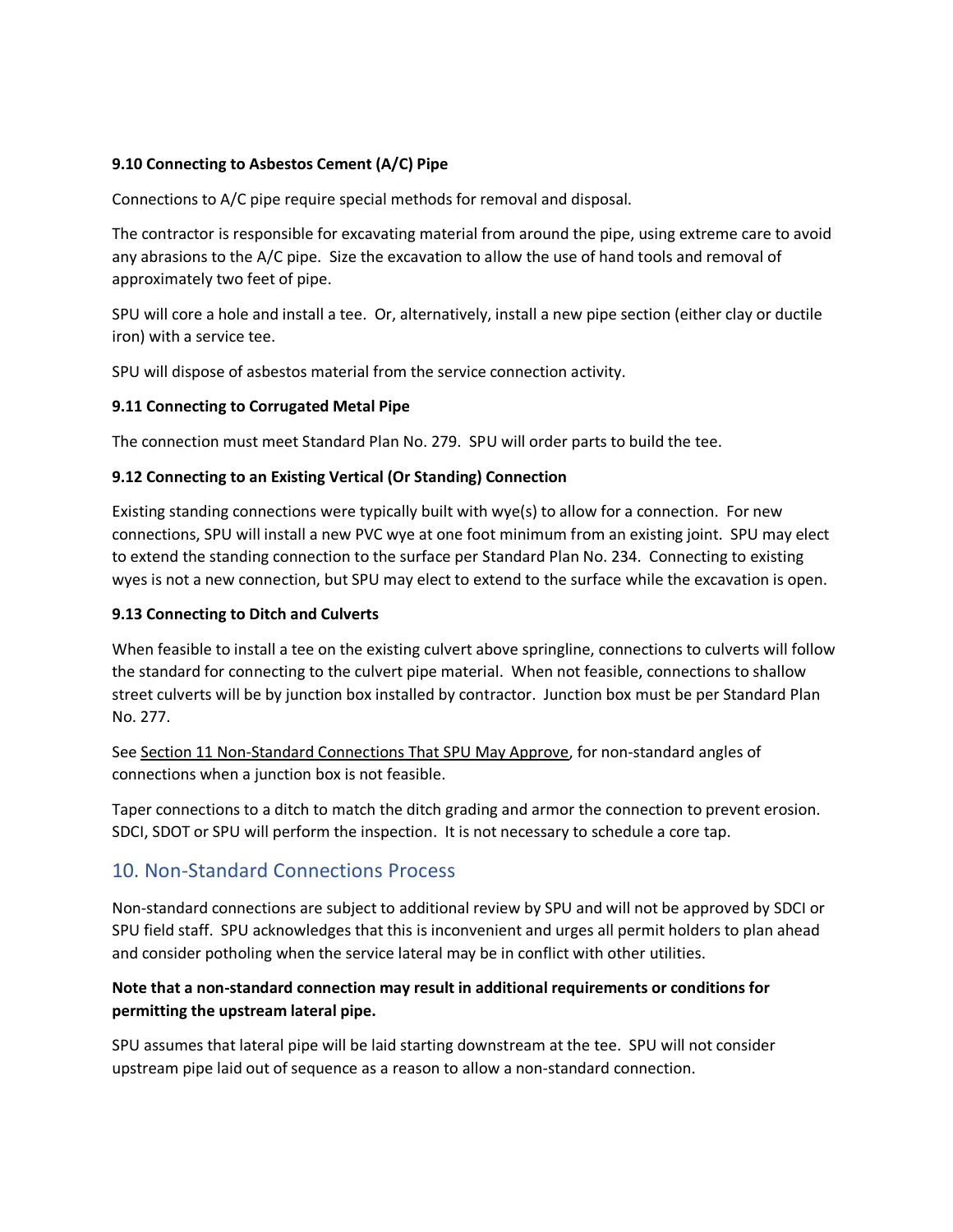The permit holder must submit plan, profile and details to describe the proposed non-standard connection to the [SDCI Side Sewer and](http://www.seattle.gov/dpd/permits/permittypes/sidesewer/default.htm) Drainage Counter (206) 684-5362. A short narrative explaining the reasoning for the request is helpful, but not required. SDCI will coordinate with SPU for approval or disapproval of the request. Assume 5- business days for review. If the request for a nonstandard connection is approved, SDCI will issue a side sewer permit, or an amended side sewer permit, documenting the allowable connection in the permit description. The permit holder can then proceed to scheduling.

Requests for a non-standard connection made after excavation will be evaluated by following the nonstandard connections process and, if approved, issuing an amended side sewer permit. Contractors in this situation should:

- Take all necessary measurements and plate the excavation to allow traffic restoration.
- Cancel any scheduled core tap.
- Notify SDCI and SDOT inspectors of the delay.
- Draw a plan, profile and details for the proposed solution.
- Submit drawings to SDCI requesting an amended permit.

## 11.Non-Standard Connections That SPU May Approve

The following non-standard connections may be approved when SPU agrees that a standard connection is not feasible.

### **11.1 Non-Standard Angle of Connection**

SPU will consider proposals for any angle of connection between 0 degrees at springline and a vertical connection at 90 degrees above springline. Submitted drawing must include the proposed profile and the measured clearances and elevations of utilities that are preventing a standard angle of connection.

#### **11.2 Installing a New Maintenance Hole (MH)**

SPU will consider proposals to install new MHs only under limited conditions. For SPU to consider installation of a MH, the following conditions must be met:

- a. SPU must agree that reducing the size of the lateral or splitting the flow to allow for a standard connection is not feasible. The permit-holder should submit all sizing calculations for review.
- b. The MH must be properly [sized to meet Seattle design standards](http://www.seattle.gov/util/cs/groups/public/@spu/@drainsew/documents/webcontent/01_017104.pdf) and constructed per the City of Seattle standard plans and specifications.
- c. The lateral must match crowns with the mainline pipe, unless SPU has approved a new inside drop connection per Standard Plan No. 233b.
- d. The contractor will install the MH.
- e. The contractor is responsible for scheduling SPU coordination and inspection prior to the start of excavation.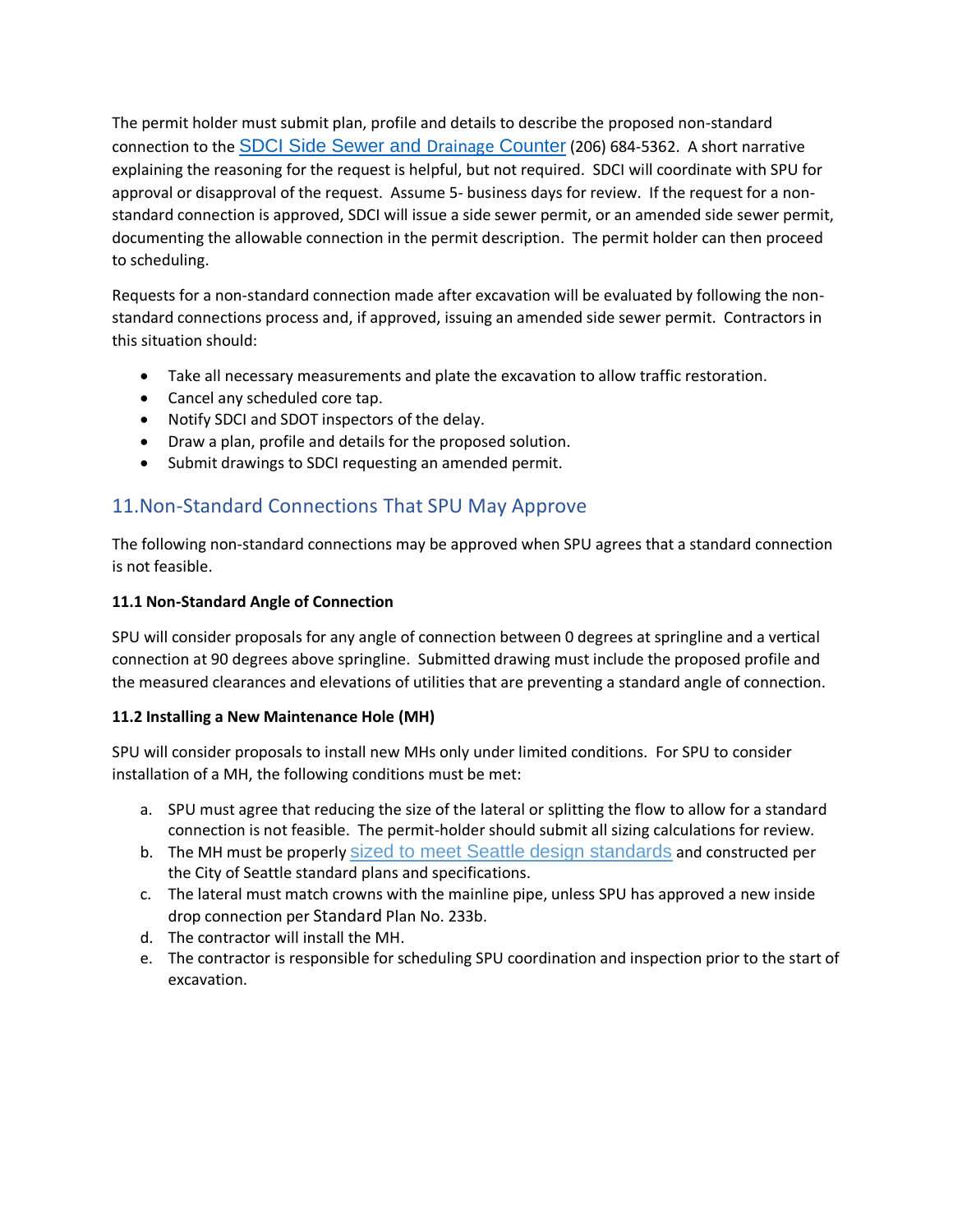#### **11.3 Connecting to an Existing Maintenance Hole**

SPU will consider proposals to connect to existing MHs only under limited conditions. For SPU to consider connection to an existing MH, the following conditions must be met:

- a. SPU must agree that a standard connection is not feasible or desirable
- b. Connections must conform to Standard Specification 7-05.3(1)O.
	- The existing MH is protected from damage, including uneven lateral loading when excavating along one side. Particular care is required to prevent uneven loading of brick structures. Damaged MHs must be repaired or replaced, at the discretion of SPU; and
	- The lateral shall match crowns with the mainline pipe, unless SPU has approved a drop connection; and
	- The existing MH shall be rechanneled by the contractor; and
	- The ladder shall be replaced in accordance with Standard Plan No. 232.
- c. The contractor is responsible for scheduling SPU to cut-in on the structure or observe contractor cut-in on the structure.

### **11.4 Connecting to an Existing Catch Basin (CB) or CB connection pipe**

SPU will consider proposals to connect to existing CBs only under limited conditions. For SPU to consider a connection to an existing CB, or a CB connection pipe, the following conditions must be met:

- a. SPU must agree with the following:
	- Existing constraints make construction of a standard connection not feasible or desirable; and
	- Only drainage will be discharged, not wastewater; and
	- Failure of the new connection, associated with the failure or plugging of the existing CB and/or CB connection, does not create a public hazard, or risk of property damage; and.
	- The capacity of the CB connection to meet its primary function of draining the street is not compromised.
- b. A new tap on the CB structure will be above the outlet invert or a new wye will be downstream of the CB structure.
- c. The contractor is responsible for scheduling SPU to cut-in a tee or observe the contractor cut-in on the structure or install a new wye on the CB connection pipe.

### **11.5 Roll-In a Large Lateral**

SPU will consider proposals to install a large lateral under limited conditions. For example, an 8-inch by 8-inch manufactured tee. To consider a large lateral roll-in, the following conditions must be met:

- a. SPU must agree that flow splitting and standard coring of the mainline is not feasible or desirable.
- b. The large lateral fitting has a manufactured tee appropriate for matching to the host pipe material, which is uncommon.

Make connections to the host pipe at a smooth vertical cut, butted closely to the new tee using a shielded flexible gasketed repair coupling to hold it in place. Ensure the host pipe inverts between new and old pipe are smooth. See Standard Specifications 7-17.3(2)E Jointing-Break-Out And Reconnect And Mismatched Wall Thickness and 9-05.18 Couplings For Pipe Jointing.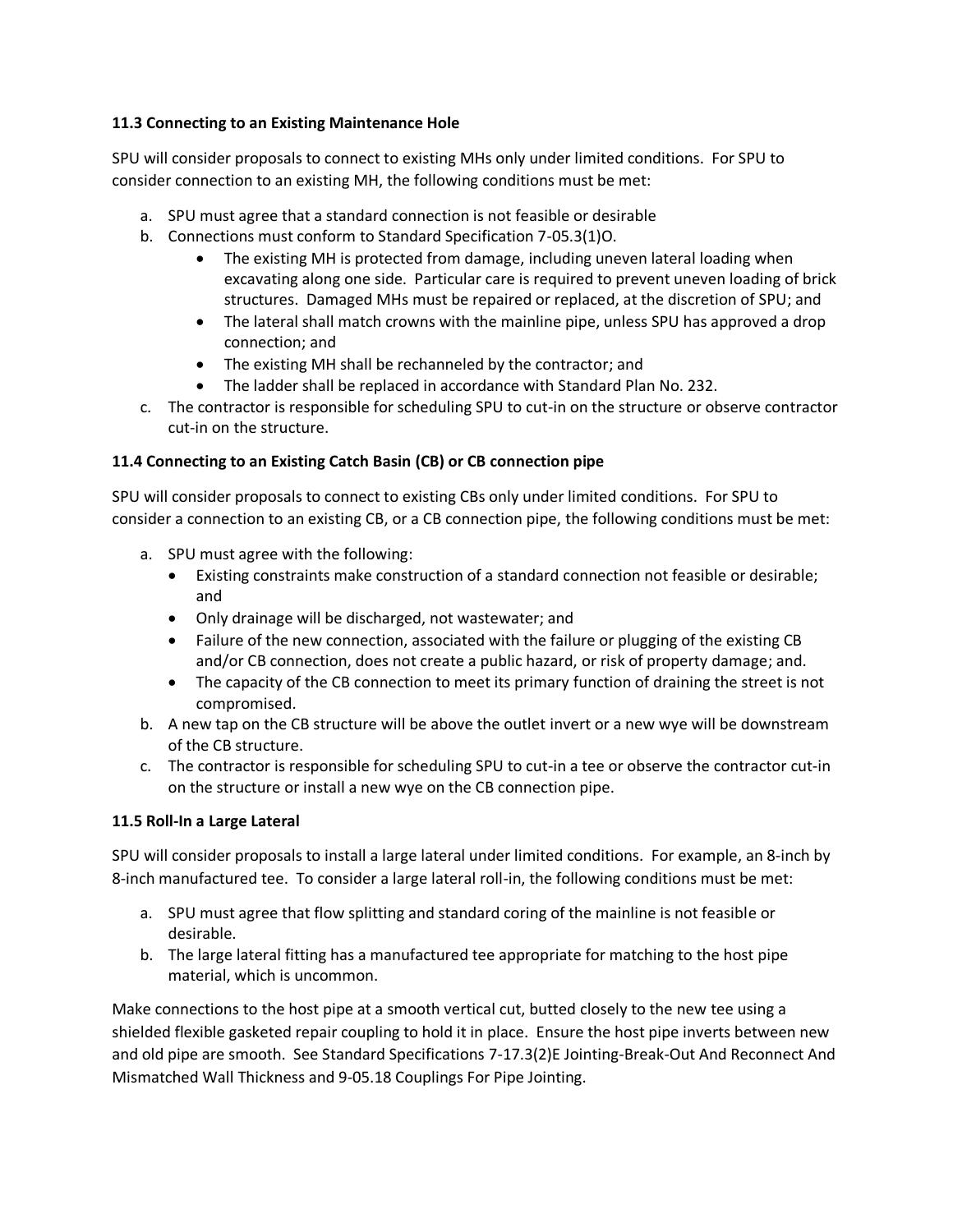#### **11.6 New Vertical Connection**

New vertical connections are often considered a tee, and not part of the lateral. So, SPU will typically approve new vertical connections on mainlines more than 20 feet deep. SPU will also consider installation of a vertical service connection when the following conditions are met:

- a. SPU must agree that a standard connection is not feasible or desirable.
- b. The vertical connection will be per Standard Plan No. 234.
- c. The drawing will clearly identify the ownership of the vertical pipe as a private side sewer (SS, SSS or SD) when appropriate.

#### **11.7 Larger than 12-inch Connection to Brick Pipe**

Connections larger than 12-inch to a brick host pipe must not rely on the brick pipe for support of the core tapping machine. An engineered plan for CDF or concrete support of tapping equipment is required. If the brick is single wall, or otherwise compromised, a plan for internal support may also be required.

#### **11.8 Connecting with a Saddle Wye or Saddle Tee**

Install a manufactured saddle wye or saddle tee designed to fit the outside diameter of the host pipe. Fully expose and clean the host pipe to ensure continuous contact with the straps. Install the saddle fitting following the manufacturer's instructions. Document that the torque applied to the saddle straps matches the manufacturer's recommendation.

#### **11.9 Connecting to Polypropylene Pipe**

Identify the profile wall type and thickness before ordering a manufactured tee product. The contractor is responsible for meeting the requirements of Section 8 Pipe Materials, Hole Size, and Selecting Tee Products and installing the tee.

#### **11.10 Connecting to HDPE (Solid Wall, Ribbed and Steel Reinforced)**

For connections to solid wall HDPE, submit a plan for a fused saddle connection per the Manufacturer's instructions. The contractor is responsible for meeting the requirements of Section 8 Pipe Materials, Hole Size, and Selecting Tee Products and installing the tee.

For connections to ribbed HDPE, submit a shop drawing specifying the tee product designed for the pipe wall type and thickness. The contractor is responsible for meeting the requirements of Section 8 Pipe Materials, Hole Size, and Selecting Tee Products and installing the tee.

New connections to steel reinforced HDPE detention pipe must be made by the original pipe manufacturer.

#### **11.11 Connections made within a tunnel**

When the lateral sewer and the connection will be made within a tunnel, the contractor must submit a proposal for installing a tee and documenting the installation for SPU observation without entering the tunnel. The proposal must document how the tee installation will meet the requirements of Section 8 Pipe Materials, Hole Size, and Selecting Tee Products. The contractor is responsible for installing the tee once the proposal is accepted by SPU.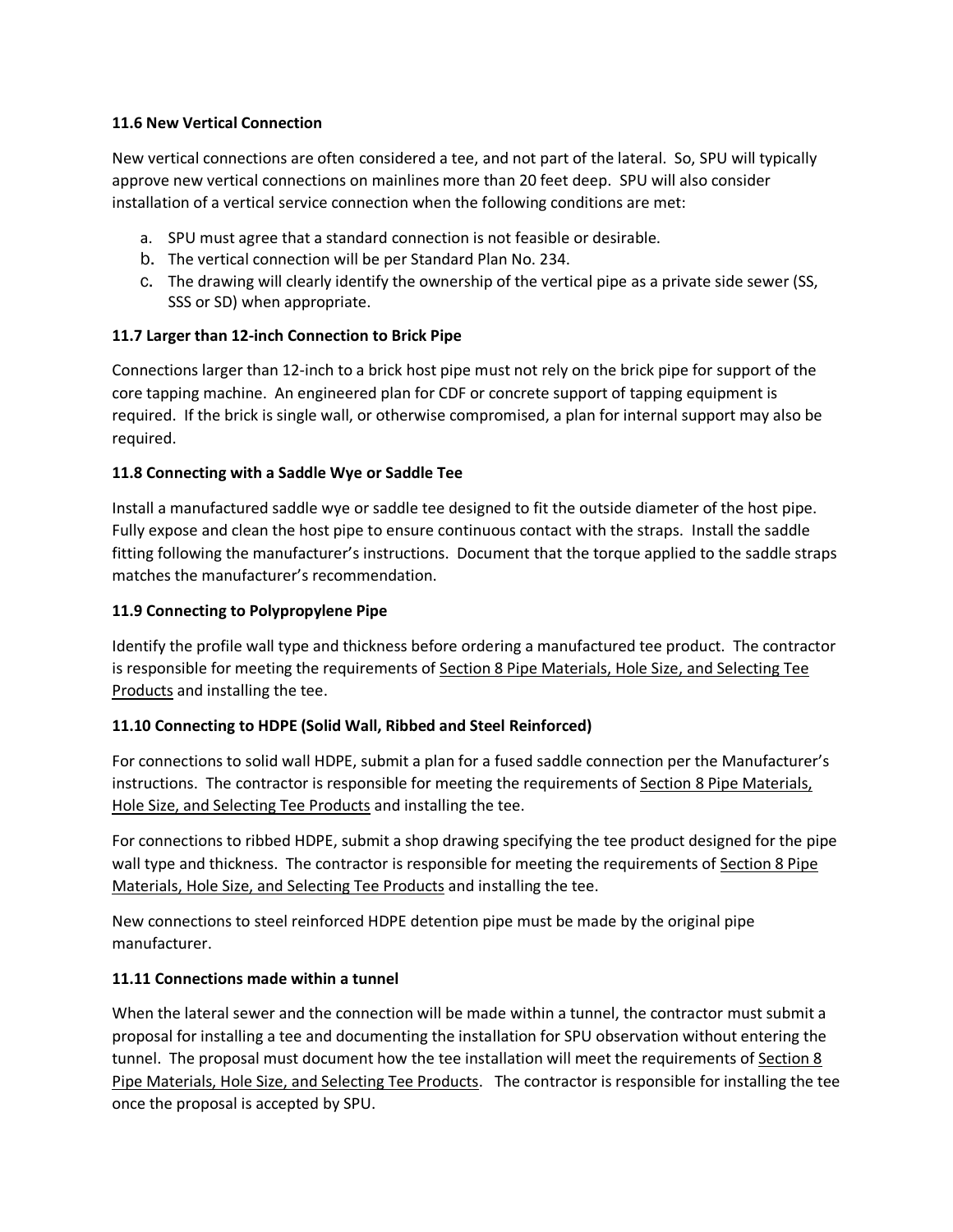#### **11.12 Connections through a Casing**

SPU will consider proposals to connect to a pipe inside a casing only under limited conditions. Casing pipe can be a variety of materials, but most typically will be steel pipe and the annular space between the carrier pipe and the casing may or may not have been filled with a flowable cement. Connections through a casing are difficult and damage to the casing is unavoidable. So, for SPU to consider installation through a casing, the following conditions must be met:

- a. SPU must agree that a standard connection is not feasible or desirable.
- b. Remove approximately an 18-inch square of casing pipe and chip out any fill within the annular space.
- c. Install the tee.
- d. Bed the newly exposed carrier pipe is bedded with Mineral Aggregate Type 6, 7 or 9.
- e. SPU may require repair of the casing.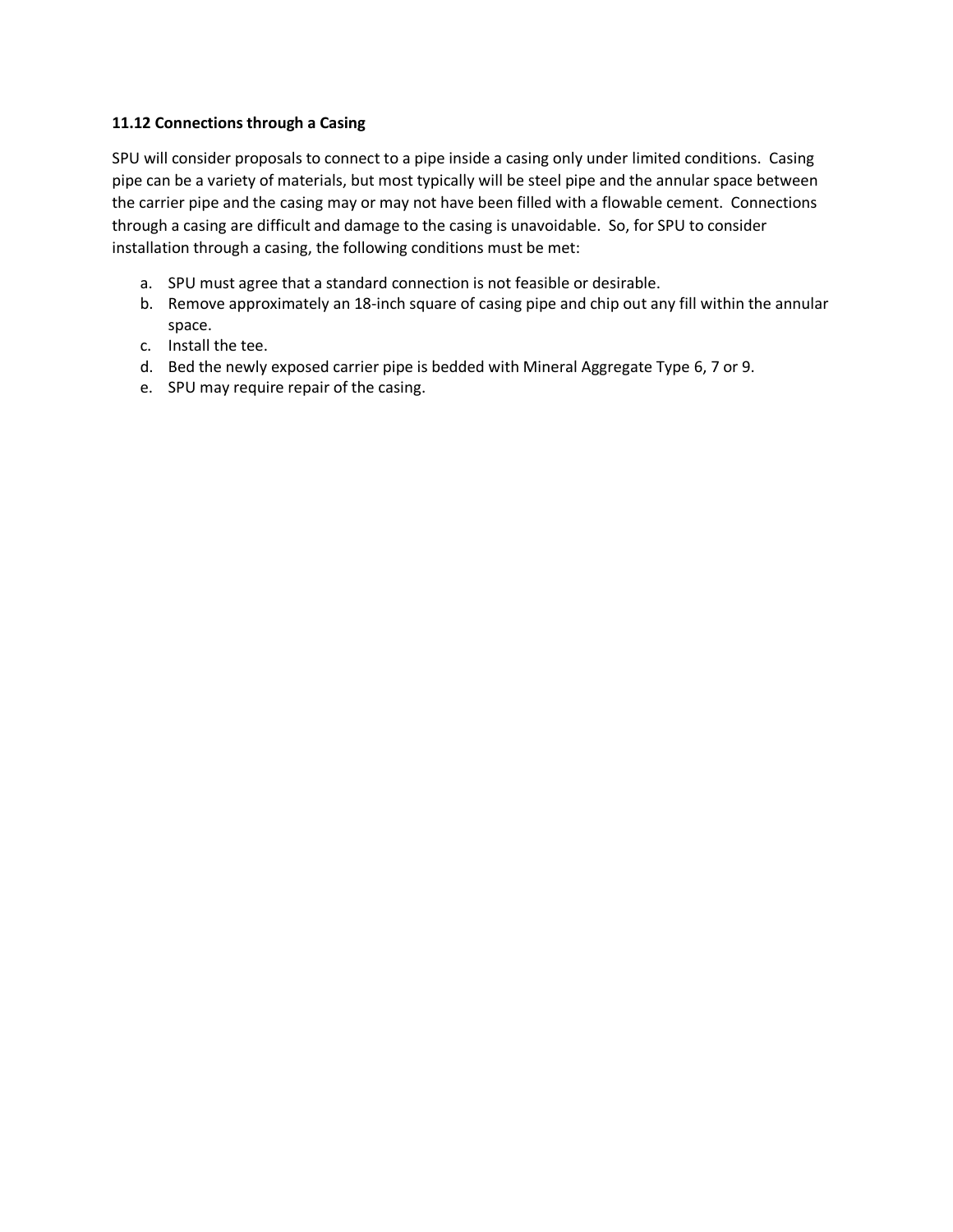## 12. Example Connections that SPU Will Not Approve

Connections to force mains will not be approved.

Connections of lateral pipes with a diameter larger than the mainline pipe will not be approved.

Or, for example:





**Figure 6 Examples Profiles -Not Approved**

## 13. Abandoning a Tee or Wye

When the permit requires abandoning a tee or wye at the sewer or storm main, the contractor must install:

- T-cone mechanical stopper by Mission Rubber or approved equal in a clay, PVC, or cast iron tee or wye.
- Manufactured cap for ductile iron or cast iron pipe.
- Concrete Cap on concrete or reinforced concrete pipe.

Mechanical expanding stoppers made of metal and inflatable stoppers are only approved for temporary use.